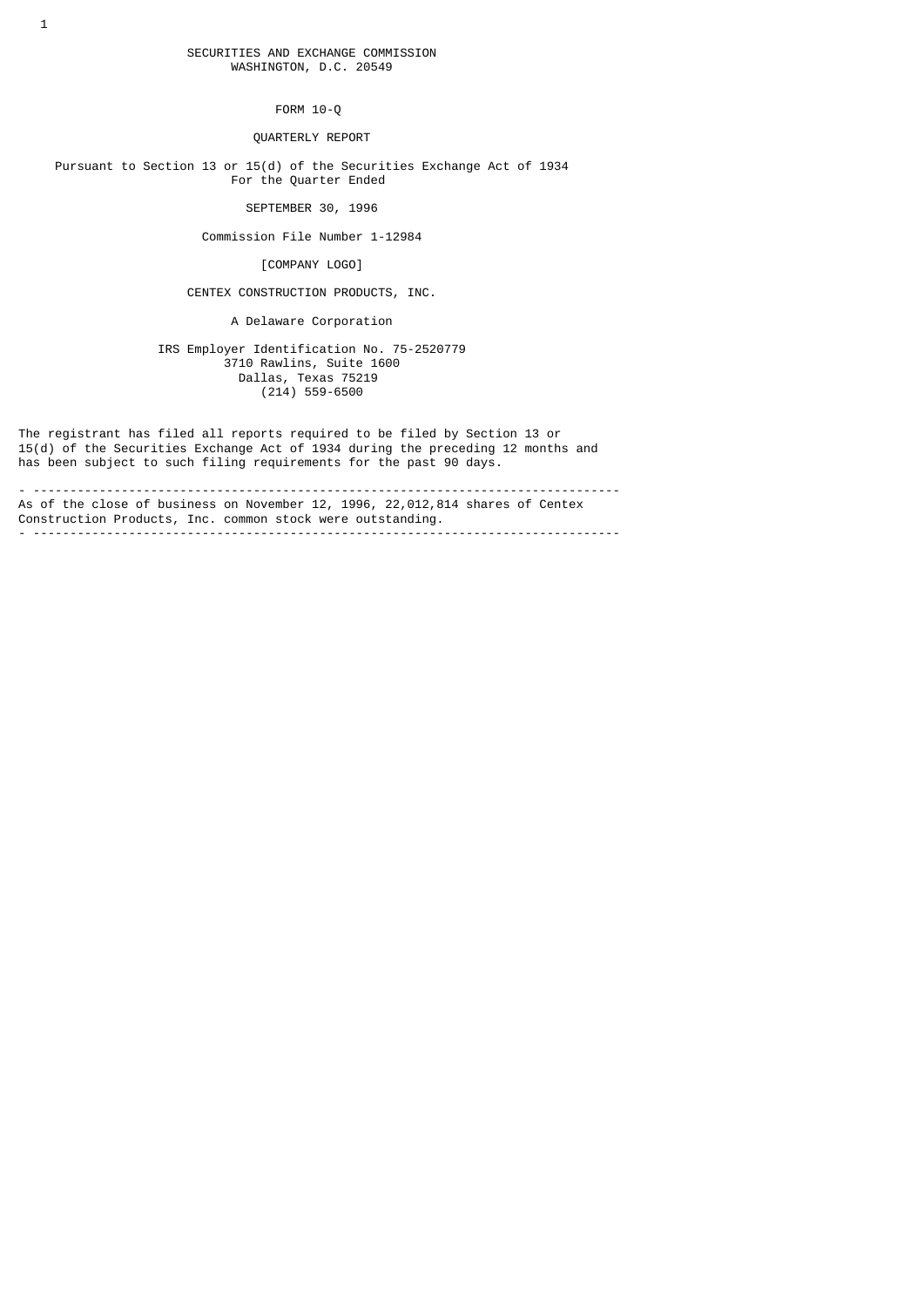# FORM 10-Q TABLE OF CONTENTS

# SEPTEMBER 30, 1996

|                                           |                                                                                             | PAGE              |
|-------------------------------------------|---------------------------------------------------------------------------------------------|-------------------|
| PART I. FINANCIAL INFORMATION (UNAUDITED) |                                                                                             |                   |
| ITEM 1.                                   | Consolidated Financial Statements                                                           | 1                 |
|                                           | Consolidated Statement of Earnings<br>for the Three Months Ended<br>September 30, 1996      | 2                 |
|                                           | Consolidated Statement of Earnings<br>for the Six Months Ended<br>September 30, 1996        | 3                 |
|                                           | Consolidated Balance Sheets                                                                 | 4                 |
|                                           | Consolidated Statement of Cash Flows<br>for the Six Months Ended<br>September 30, 1996      | 5                 |
|                                           | Notes to Consolidated Financial<br>Statements                                               | 6                 |
| ITEM 2.                                   | Management's Discussion and Analysis of<br>Results of Operations and Financial<br>Condition | $7 - 10$          |
| PART II. OTHER INFORMATION                |                                                                                             |                   |
| ITEM 1.                                   | Legal Proceedings                                                                           | $11 - 12$         |
| ITEM 4.                                   | Submission of Matters to a Vote of Security Holders                                         | 12                |
| ITEM 6.                                   | Exhibits and Reports on Form 8-K                                                            | $12 \overline{ }$ |
| <b>SIGNATURES</b>                         |                                                                                             | 13                |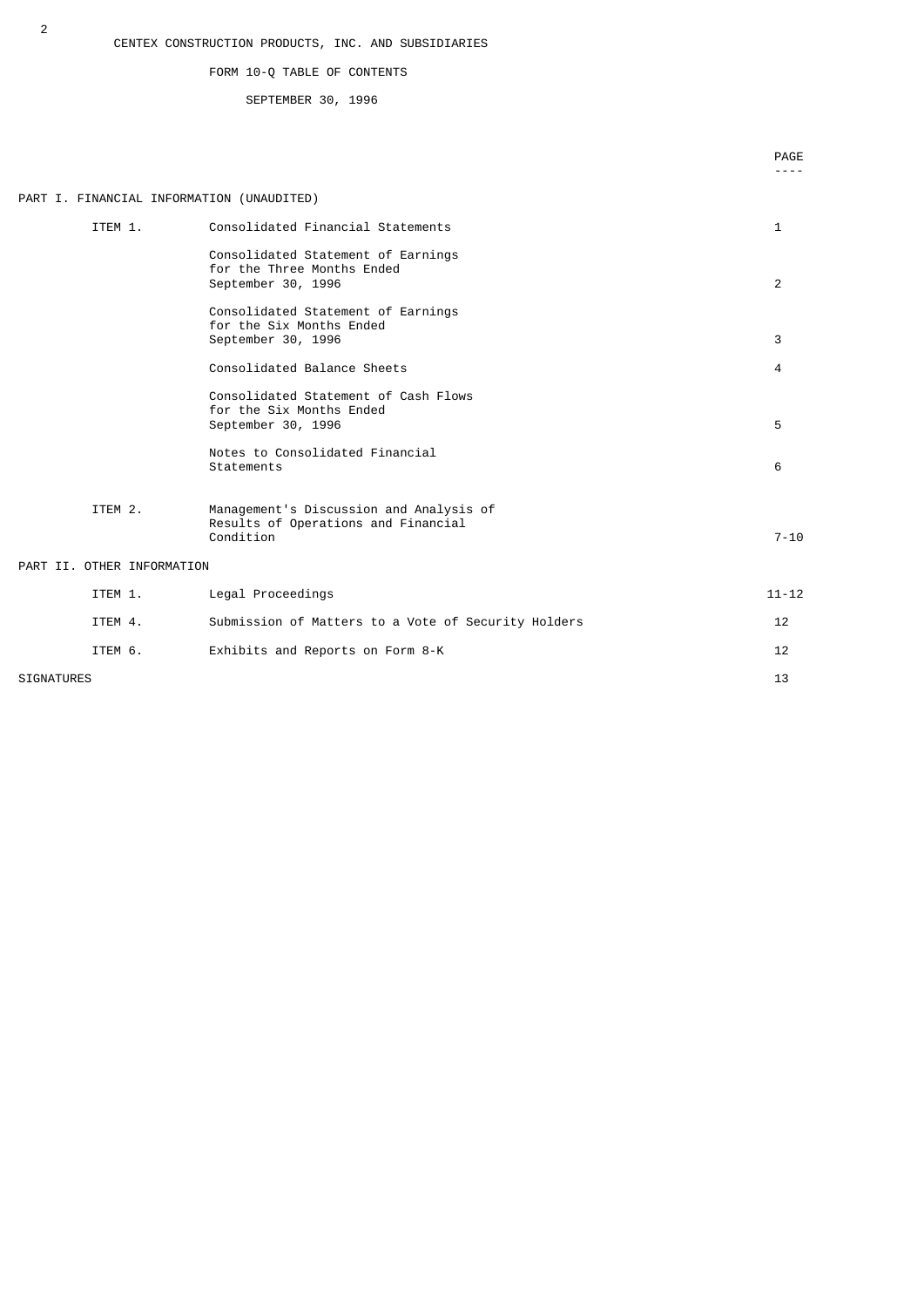#### PART I. FINANCIAL INFORMATION

# CONSOLIDATED FINANCIAL STATEMENTS

ITEM 1.

The condensed consolidated financial statements include the accounts of Centex Construction Products, Inc. and subsidiaries ("CXP" or the "Company"), and have been prepared by the Company, without audit, pursuant to the rules and regulations of the Securities and Exchange Commission. Certain information and footnote disclosures normally included in financial statements prepared in accordance with generally accepted accounting principles have been condensed or omitted pursuant to such rules and regulations. The Company believes that the disclosures are adequate to make the information presented not misleading. It is suggested that these condensed consolidated financial statements be read in conjunction with the consolidated financial statements and the notes thereto included in the Registrant's latest Annual Report on Form 10-K. In the opinion of the Company, all adjustments necessary to present fairly the information in the following condensed consolidated financial statements of the Company have been included. The results of operations for such interim periods are not necessarily indicative of the results for the full year.

 $\sim$  1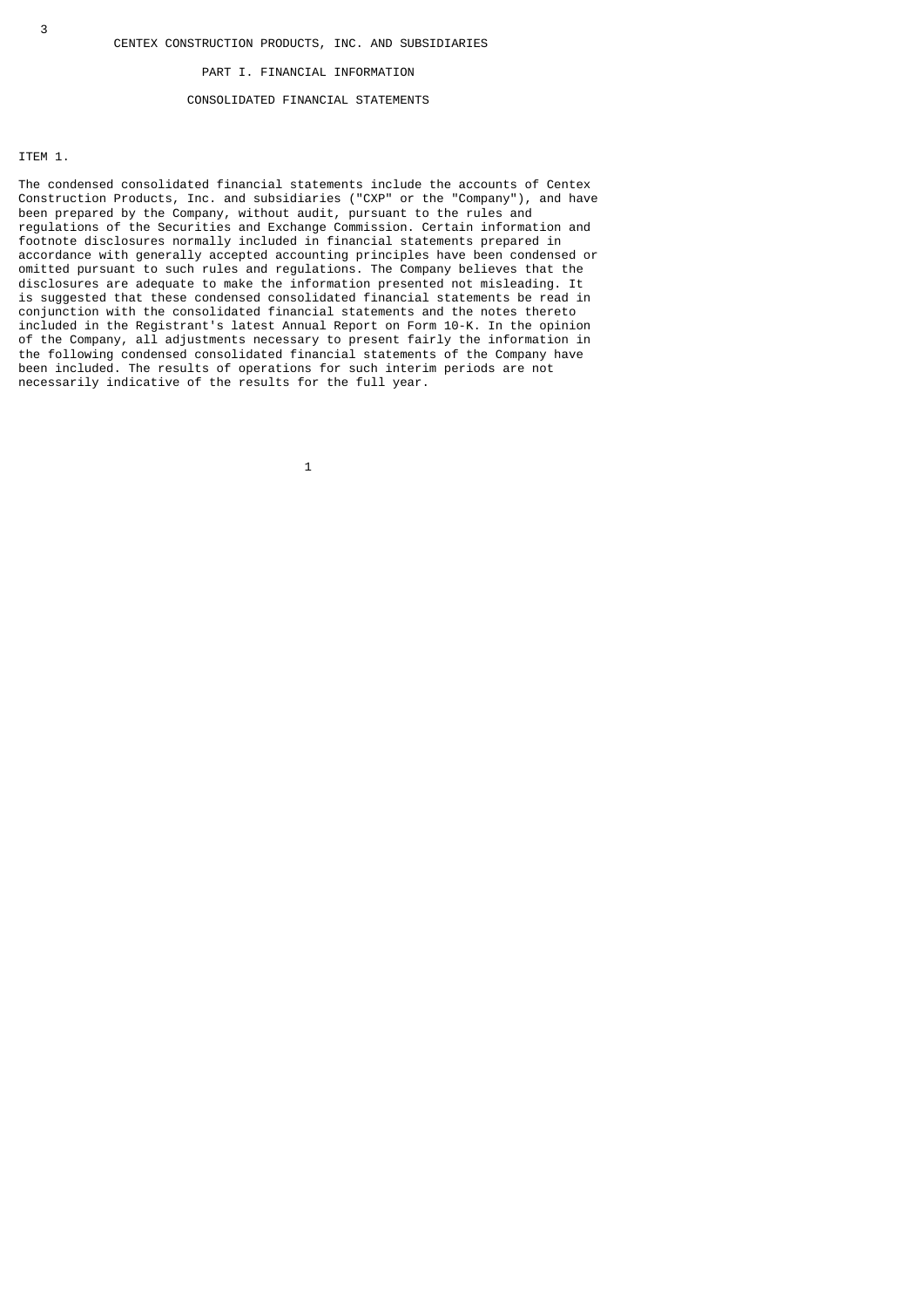# CENTEX CONSTRUCTION PRODUCTS, INC. AND SUBSIDIARIES CONSOLIDATED STATEMENT OF EARNINGS (dollars in thousands, except per share data) (unaudited)

| FOR THE THREE MONTHS ENDED                                                                                                                                           | September 30,                   |                                                                                           |                                 |                                                                                                  |  |  |
|----------------------------------------------------------------------------------------------------------------------------------------------------------------------|---------------------------------|-------------------------------------------------------------------------------------------|---------------------------------|--------------------------------------------------------------------------------------------------|--|--|
|                                                                                                                                                                      |                                 | 1996<br><u>.</u>                                                                          |                                 | 1995<br><u>.</u>                                                                                 |  |  |
| <b>REVENUES</b><br>Wallboard<br>Concrete/Aggregates<br>Less Intersegment Sales                                                                                       |                                 | 39,939<br>16,614<br>10,027<br>229<br>(1, 271)<br>.<br>65,538                              | $\frac{1}{2}$                   | 40,884<br>14,331<br>11,839<br>577<br>(1, 148)<br>------------<br>66,483                          |  |  |
| <b>COSTS AND EXPENSES</b><br>Wallboard<br>Concrete/Aggregates<br>Less Intersegment Purchases<br>Corporate General & Administrative<br>Interest (Income) Expense, net |                                 | <u>.</u> .<br>25,780<br>11,963<br>8,608<br>(1, 271)<br>667<br>(261)<br><u>.</u><br>45,486 |                                 | 28,646<br>12,150<br>9,737<br>(1, 148)<br>633<br>286<br><u> - - - - - - - - - - - -</u><br>50,304 |  |  |
| EARNINGS BEFORE INCOME TAXES<br>Income Taxes                                                                                                                         |                                 | <u>.</u><br>20,052<br>7,038<br><u>.</u> .                                                 |                                 | <u>.</u><br>16,179<br>5,679                                                                      |  |  |
| NET EARNINGS                                                                                                                                                         | $\mathfrak s$ and $\mathfrak s$ | 13,014<br>============                                                                    | $\mathfrak s$ and $\mathfrak s$ | 10,500<br>$=$ ============                                                                       |  |  |
| EARNINGS PER SHARE                                                                                                                                                   | \$                              | 0.59<br>============                                                                      | \$                              | 0.46<br>============                                                                             |  |  |
| AVERAGE SHARES OUTSTANDING                                                                                                                                           |                                 | 22,087,504                                                                                |                                 | 22,968,032<br>============                                                                       |  |  |
| CASH DIVIDENDS PER SHARE                                                                                                                                             | \$                              | 0.05<br>============                                                                      | \$                              | $-0-$<br>============                                                                            |  |  |

See notes to condensed consolidated financial statements.

2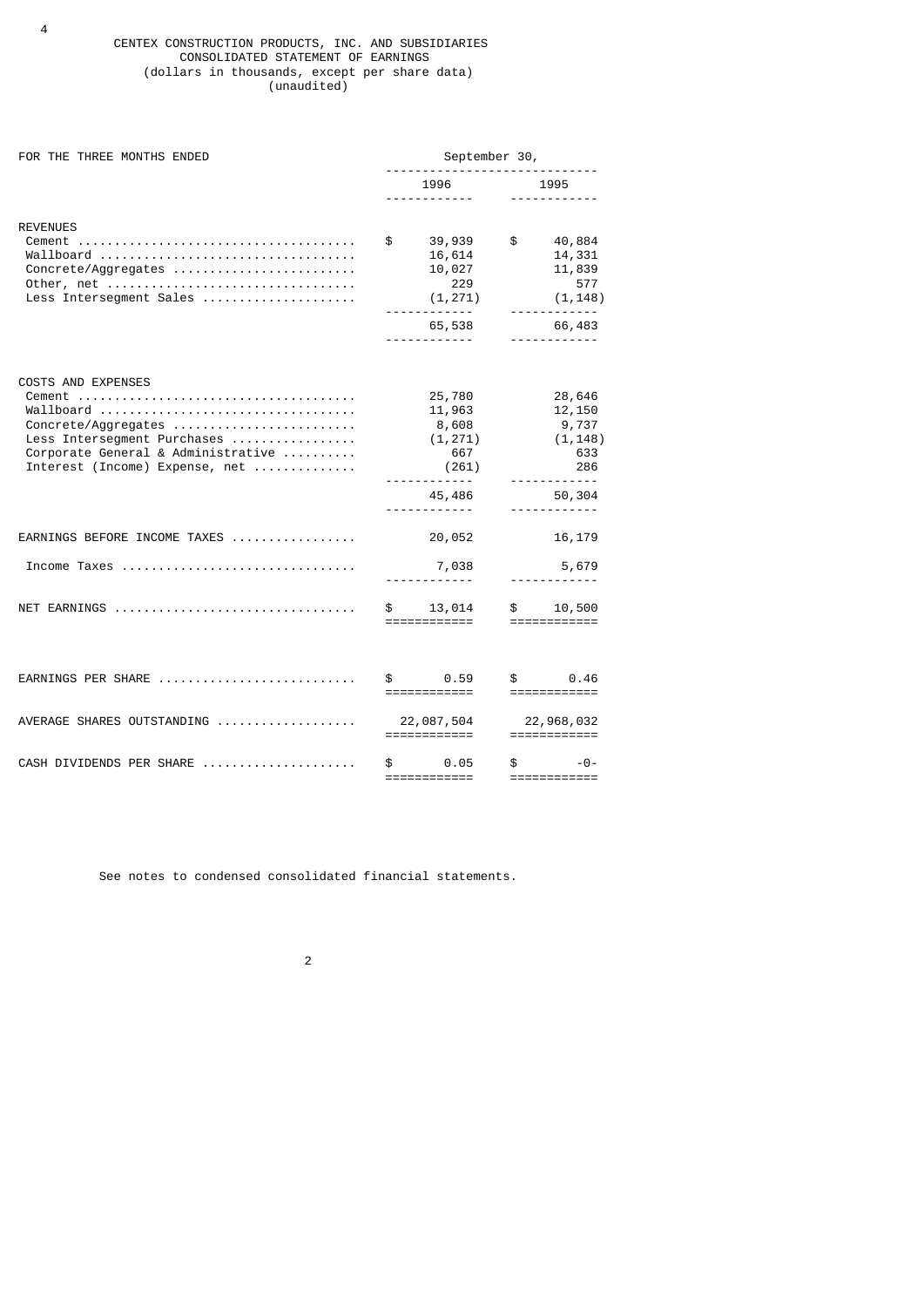# CENTEX CONSTRUCTION PRODUCTS, INC. AND SUBSIDIARIES CONSOLIDATED STATEMENT OF EARNINGS (dollars in thousands, except per share data) (unaudited)

| FOR THE SIX MONTHS ENDED                                                                                                                                             | September 30,                                                                                                |                                                                                                                          |  |  |  |
|----------------------------------------------------------------------------------------------------------------------------------------------------------------------|--------------------------------------------------------------------------------------------------------------|--------------------------------------------------------------------------------------------------------------------------|--|--|--|
|                                                                                                                                                                      | 1996<br><u>.</u>                                                                                             | 1995<br><u>.</u>                                                                                                         |  |  |  |
| <b>REVENUES</b><br>Wallboard<br>Concrete/Aggregates<br>Less Intersegment Sales                                                                                       | \$<br>76,616<br>31,703<br>20,166<br>730<br>(2,619)<br><u> - - - - - - - - - - - -</u><br>126,596<br><u>.</u> | $\frac{1}{2}$<br>71,999<br>28,964<br>21,295<br>1,430<br>(2, 101)<br><u>.</u><br>121,587<br><u> - - - - - - - - - - -</u> |  |  |  |
| <b>COSTS AND EXPENSES</b><br>Wallboard<br>Concrete/Aggregates<br>Less Intersegment Purchases<br>Corporate General & Administrative<br>Interest (Income) Expense, net | 52,404<br>23,623<br>16,997<br>(2, 619)<br>1,365<br>(424)<br>91,346<br><u>.</u>                               | 51,883<br>23,408<br>18,122<br>(2, 101)<br>1,261<br>771<br>.<br>93, 344<br><u>.</u>                                       |  |  |  |
| EARNINGS BEFORE INCOME TAXES                                                                                                                                         | 35,250                                                                                                       | 28,243                                                                                                                   |  |  |  |
| Income Taxes                                                                                                                                                         | 12,373<br><u>.</u>                                                                                           | 9,913<br><u>.</u>                                                                                                        |  |  |  |
| NET EARNINGS                                                                                                                                                         | $\mathfrak s$<br>22,877<br>============                                                                      | $\mathbb S$ .<br>18,330<br>$=$ ============                                                                              |  |  |  |
| EARNINGS PER SHARE                                                                                                                                                   | $\mathbb S$ and $\mathbb S$<br>1.03<br>============                                                          | $\mathbb S$ and $\mathbb S$<br>0.80<br>$=$ ============                                                                  |  |  |  |
| AVERAGE SHARES OUTSTANDING                                                                                                                                           | 22, 305, 339<br>============                                                                                 | 22, 963, 940<br>$=$ ============                                                                                         |  |  |  |
| CASH DIVIDENDS PER SHARE                                                                                                                                             | \$<br>0.10<br>============                                                                                   | \$<br>$-0-$<br>============                                                                                              |  |  |  |

See notes to condensed consolidated financial statements.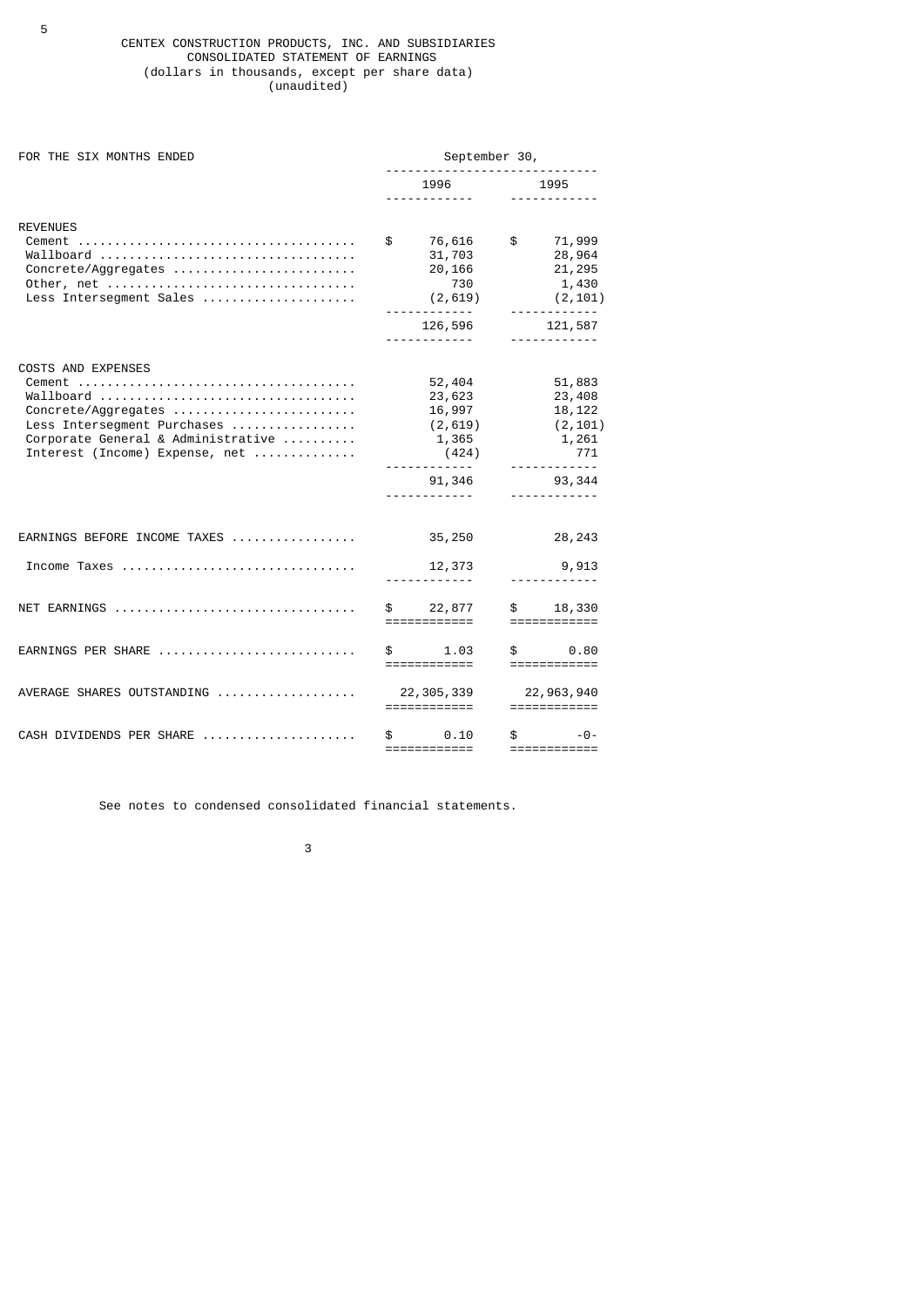## CENTEX CONSTRUCTION PRODUCTS, INC. AND SUBSIDIARIES CONSOLIDATED BALANCE SHEETS (dollars in thousands)

| ASSETS                                                                                                                            | September 30,<br>1996                                                                                                                                                                                                                                                                                                                                                                                                                            | March 31,<br>1996                                      |
|-----------------------------------------------------------------------------------------------------------------------------------|--------------------------------------------------------------------------------------------------------------------------------------------------------------------------------------------------------------------------------------------------------------------------------------------------------------------------------------------------------------------------------------------------------------------------------------------------|--------------------------------------------------------|
|                                                                                                                                   | <u>.</u><br>(Unaudited)                                                                                                                                                                                                                                                                                                                                                                                                                          | <u> - - - - - - - - -</u><br>$(*)$                     |
| Current Assets<br>Cash and Cash Equivalents<br>Accounts and Notes Receivable, net                                                 | \$35,622<br>40,705<br>24,918                                                                                                                                                                                                                                                                                                                                                                                                                     | \$ 20,799<br>33,532<br>29,691                          |
| Total Current Assets                                                                                                              | .<br>101,245<br>.                                                                                                                                                                                                                                                                                                                                                                                                                                | <u>.</u><br>84,022<br><u>.</u>                         |
| Property, Plant and Equipment<br>Less Accumulated Depreciation                                                                    | 310,186<br>(134, 357)<br><u>.</u>                                                                                                                                                                                                                                                                                                                                                                                                                | 308,600<br>(128, 419)<br><u>.</u>                      |
| Property, Plant & Equipment, net<br>Notes Receivable, net                                                                         | 175,829<br>1,306<br>4,656<br><u>.</u>                                                                                                                                                                                                                                                                                                                                                                                                            | 180, 181<br>1,395<br>3,977                             |
|                                                                                                                                   | \$283,036                                                                                                                                                                                                                                                                                                                                                                                                                                        | \$269,575<br>$=$ =========                             |
| LIABILITIES AND STOCKHOLDERS' EQUITY                                                                                              |                                                                                                                                                                                                                                                                                                                                                                                                                                                  |                                                        |
| Current Liabilities<br>Accounts Payable<br>Accrued Liabilities<br>Current Portion of Long-term Debt<br>Income Taxes Payable       | \$ 17,892<br>24,484<br>80<br>2,887<br><u>.</u>                                                                                                                                                                                                                                                                                                                                                                                                   | \$15,020<br>23,029<br>80<br>$\sim$ $\sim$<br>--------- |
| Total Current Liabilities                                                                                                         | 45,343<br><u>.</u>                                                                                                                                                                                                                                                                                                                                                                                                                               | 38,129<br>---------                                    |
|                                                                                                                                   | 640                                                                                                                                                                                                                                                                                                                                                                                                                                              | 640                                                    |
| Deferred Income Taxes                                                                                                             | 13,918                                                                                                                                                                                                                                                                                                                                                                                                                                           | 14,344                                                 |
| Stockholders' Equity<br>Common Stock, Par Value \$0.01;<br>Authorized 50,000,000 Shares;<br>Issued and Outstanding 22,011,914 and |                                                                                                                                                                                                                                                                                                                                                                                                                                                  |                                                        |
| 22,959,804 Shares, respectively<br>Capital in Excess of Par Value<br>Retained Earnings                                            | 220<br>147,634<br>75,281<br><u>.</u>                                                                                                                                                                                                                                                                                                                                                                                                             | 230<br>161,617<br>54,615<br><u>.</u>                   |
| Total Stockholders' Equity                                                                                                        | 223, 135<br><u>.</u>                                                                                                                                                                                                                                                                                                                                                                                                                             | 216,462<br><u>.</u>                                    |
|                                                                                                                                   | \$283,036<br>$\begin{array}{cccccc} \texttt{m} & \texttt{m} & \texttt{m} & \texttt{m} & \texttt{m} & \texttt{m} & \texttt{m} & \texttt{m} & \texttt{m} & \texttt{m} & \texttt{m} & \texttt{m} & \texttt{m} & \texttt{m} & \texttt{m} & \texttt{m} & \texttt{m} & \texttt{m} & \texttt{m} & \texttt{m} & \texttt{m} & \texttt{m} & \texttt{m} & \texttt{m} & \texttt{m} & \texttt{m} & \texttt{m} & \texttt{m} & \texttt{m} & \texttt{m} & \text$ | \$269,575<br>=========                                 |

\* Condensed from audited financial statements.

See notes to condensed consolidated financial statements.

4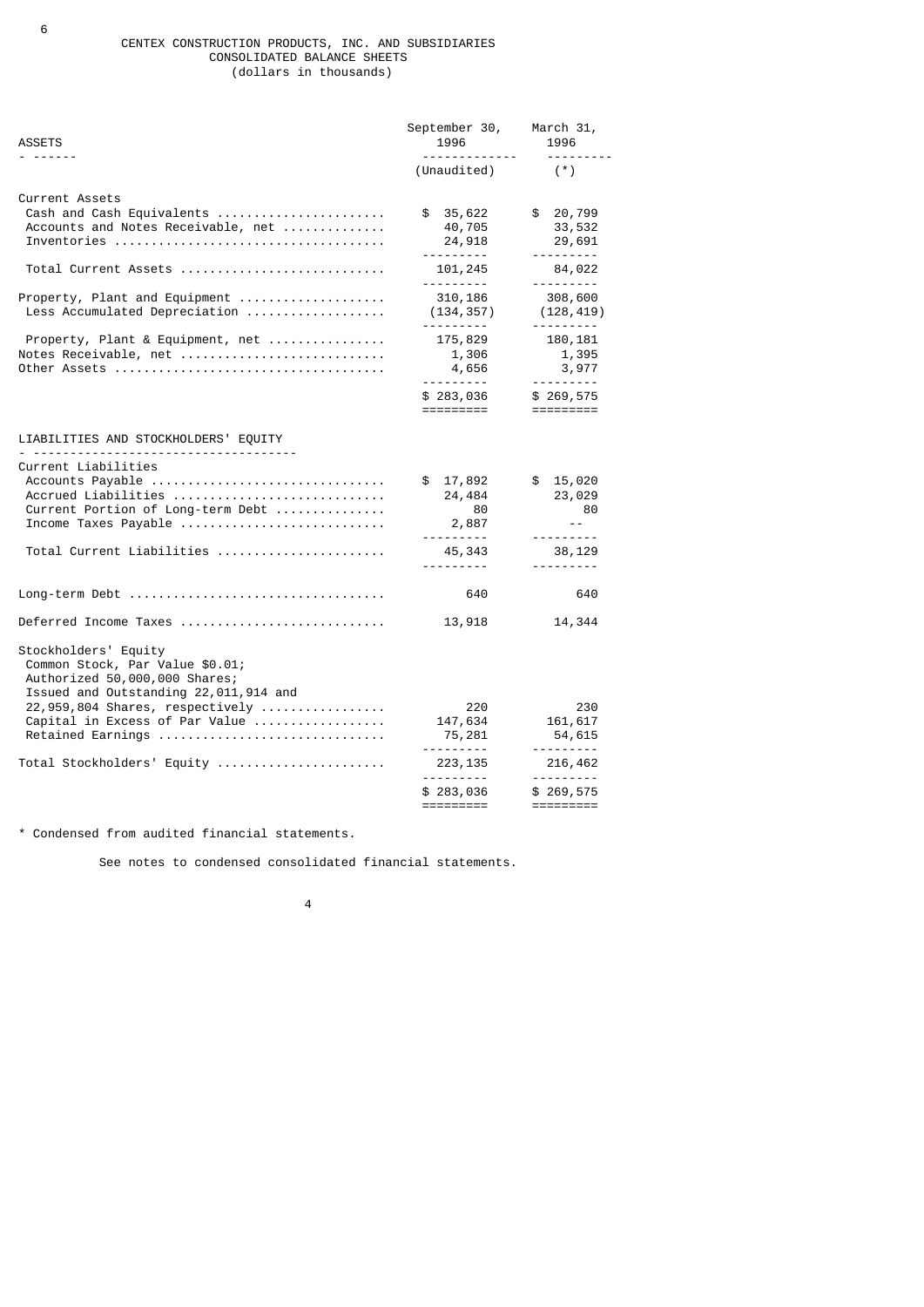### CENTEX CONSTRUCTION PRODUCTS, INC. AND SUBSIDIARIES CONSOLIDATED STATEMENT OF CASH FLOWS (dollars in thousands) (unaudited)

7

| FOR THE SIX MONTHS ENDED                                                                                                                                   | September 30,                                                   |                                              |  |  |
|------------------------------------------------------------------------------------------------------------------------------------------------------------|-----------------------------------------------------------------|----------------------------------------------|--|--|
|                                                                                                                                                            | 1996                                                            | 1995<br><u> - - - - - - - -</u>              |  |  |
| CASH FLOWS FROM OPERATING ACTIVITIES<br>Net Earnings<br>Adjustments to Reconcile Net Earnings<br>to Net Cash Provided by Operating<br>Activities -         | \$22,877                                                        | \$18,330                                     |  |  |
| Depreciation, Depletion and<br>Amortization                                                                                                                | 6,710                                                           | 7,207                                        |  |  |
| Deferred Income Tax<br>Provision<br>Increase in Accounts and Notes                                                                                         | (426)                                                           | (196)                                        |  |  |
| Receivable<br>Decrease in Inventories<br>Increase in Accounts Payable and                                                                                  | (7,083)<br>4,773                                                | (9, 139)<br>6,708                            |  |  |
| Accrued Liabilities<br>Decrease in Other, net<br>Increase in Income Taxes Payable                                                                          | 4,327<br>(734)<br>2,887                                         | 4,195<br>(380)<br>4,043<br>--------          |  |  |
|                                                                                                                                                            | 33,331<br><u>.</u> .                                            | 30,768                                       |  |  |
| CASH FLOWS FROM INVESTING ACTIVITIES<br>Property, Plant and Equipment Additions, net                                                                       | (2, 254)<br>(2, 254)                                            | (8,334)<br>(8, 334)                          |  |  |
| CASH FLOWS FROM FINANCING ACTIVITIES<br>Dividends Paid<br>Retirement of Common Stock<br>Proceeds from Stock Option Exercises<br>Decrease in Long-term Debt | (2, 261)<br>(14, 527)<br>534<br>$\sim$ $  \sim$ $-$<br><u>.</u> | $\sim$ $\sim$<br>178<br>(12,000)<br>-------- |  |  |
|                                                                                                                                                            | (16, 254)<br><u> - - - - - - - - -</u>                          | (11, 822)                                    |  |  |
| NET INCREASE IN CASH AND CASH EQUIVALENTS<br>CASH AT BEGINNING OF PERIOD                                                                                   | 14,823<br>20,799                                                | <u> - - - - - - -</u><br>10,612<br>2,475     |  |  |
| CASH AT END OF PERIOD                                                                                                                                      | <u>.</u><br>\$35,622<br>========                                | <u> - - - - - - -</u><br>\$13,087            |  |  |

See notes to condensed consolidated financial statements.

the contract of the contract of the contract of the contract of the contract of the contract of the contract o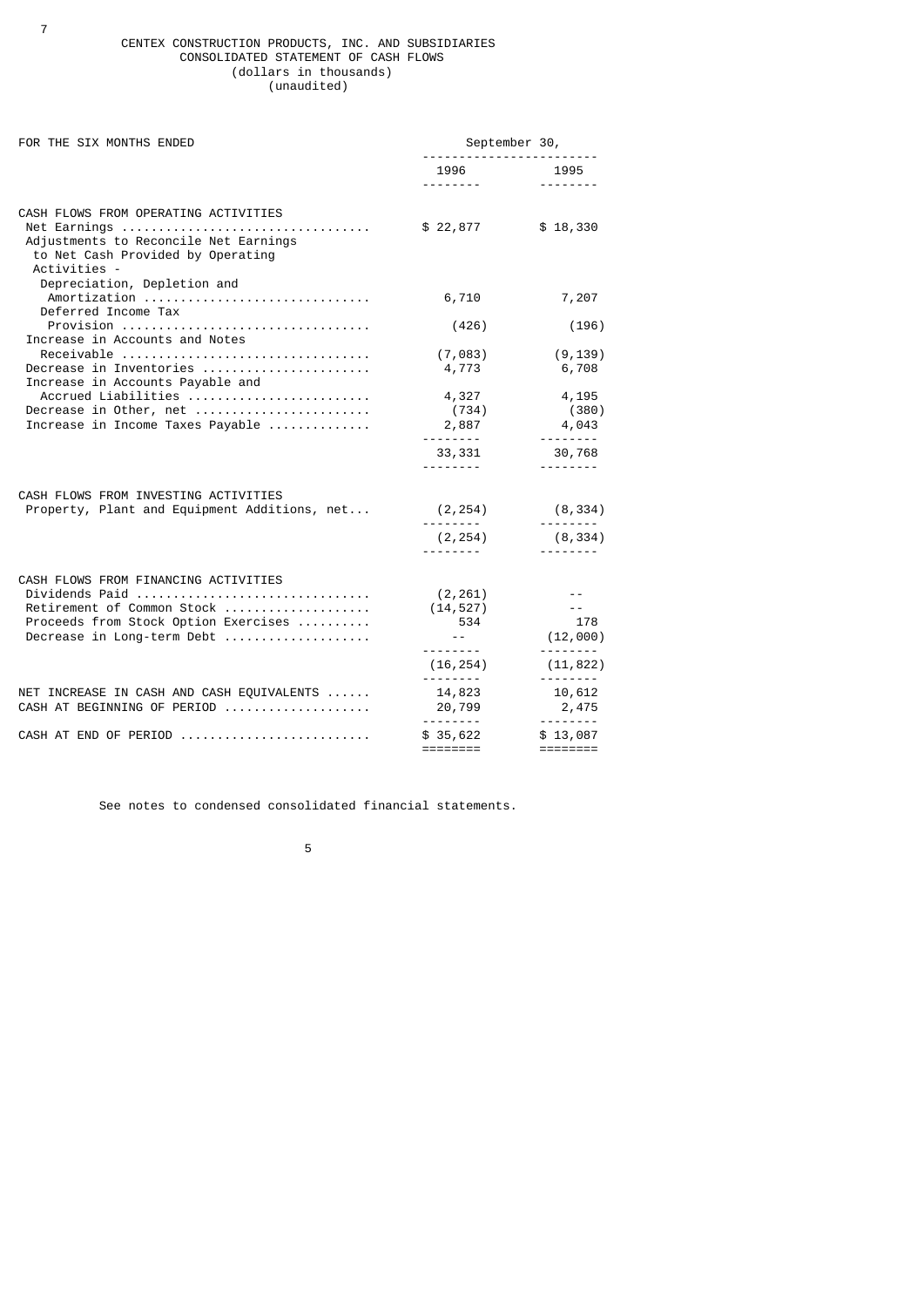# CENTEX CONSTRUCTION PRODUCTS, INC. AND SUBSIDIARIES NOTES TO CONSOLIDATED FINANCIAL STATEMENTS SEPTEMBER 30, 1996 (unaudited)

# (A) A summary of changes in stockholders' equity is presented below.

|                                                                            | Common                      | Capital in<br>Excess of Retained<br>Stock Par Value Earnings Total<br>__________________________ |                               |                                  |
|----------------------------------------------------------------------------|-----------------------------|--------------------------------------------------------------------------------------------------|-------------------------------|----------------------------------|
|                                                                            |                             | (dollars in thousands)                                                                           |                               |                                  |
| Balance, March 31, 1995     \$   230   \$ 161,355   \$ 21,820   \$ 183,405 |                             |                                                                                                  |                               |                                  |
| Net Earnings                                                               | $- -$                       | <b>Alberta Control</b>                                                                           | 33,944 33,944                 |                                  |
| Stock Option Exercises                                                     | $- -$                       |                                                                                                  | $262 - - -$                   | 262                              |
| Cash Dividends                                                             |                             | $-$ (1,149) $(1,149)$                                                                            |                               |                                  |
| Balance, March 31, 1996                                                    |                             | 230 161,617 54,615 216,462                                                                       |                               |                                  |
| Net Earnings                                                               | $\sim$ $\sim$ $ \sim$       | $-22,877$ 22,877                                                                                 |                               |                                  |
| Stock Option Exercises                                                     | $\sim$ $\sim$ $ \sim$       | 534                                                                                              | and the state of the state of | 534                              |
| Cash Dividends                                                             | $ -$                        | $\sim$ $\sim$ $ \sim$                                                                            | $(2, 211)$ $(2, 211)$         |                                  |
| Retirement of Common Stock (10) (14,517) -- (14,527)                       |                             |                                                                                                  | <u>.</u> .                    |                                  |
| BALANCE SEPTEMBER 30, 1996                                                 | $\frac{1}{20}$<br>========= | $$147,634$ $$75,281$<br>=========                                                                | =========                     | \$223,135<br>$=$ = = = = = = = = |

# (B) Impact of New Accounting Pronouncements.

 During the June 30, 1996 quarter, the Company adopted Financial Accounting Standards Board (FASB) Statement No. 121, "Accounting for the Impairment of Long-Lived Assets and for Long-Lived Assets to be Disposed Of" (SFAS No. 121). SFAS No. 121 requires that certain long-lived assets and intangibles be reviewed for impairment whenever events or changes in circumstances indicate that the carrying amount of an asset may not be recoverable. There was no material effect on the Company's financial statements from the Company's adoption of SFAS No. 121.

 $\sim$  6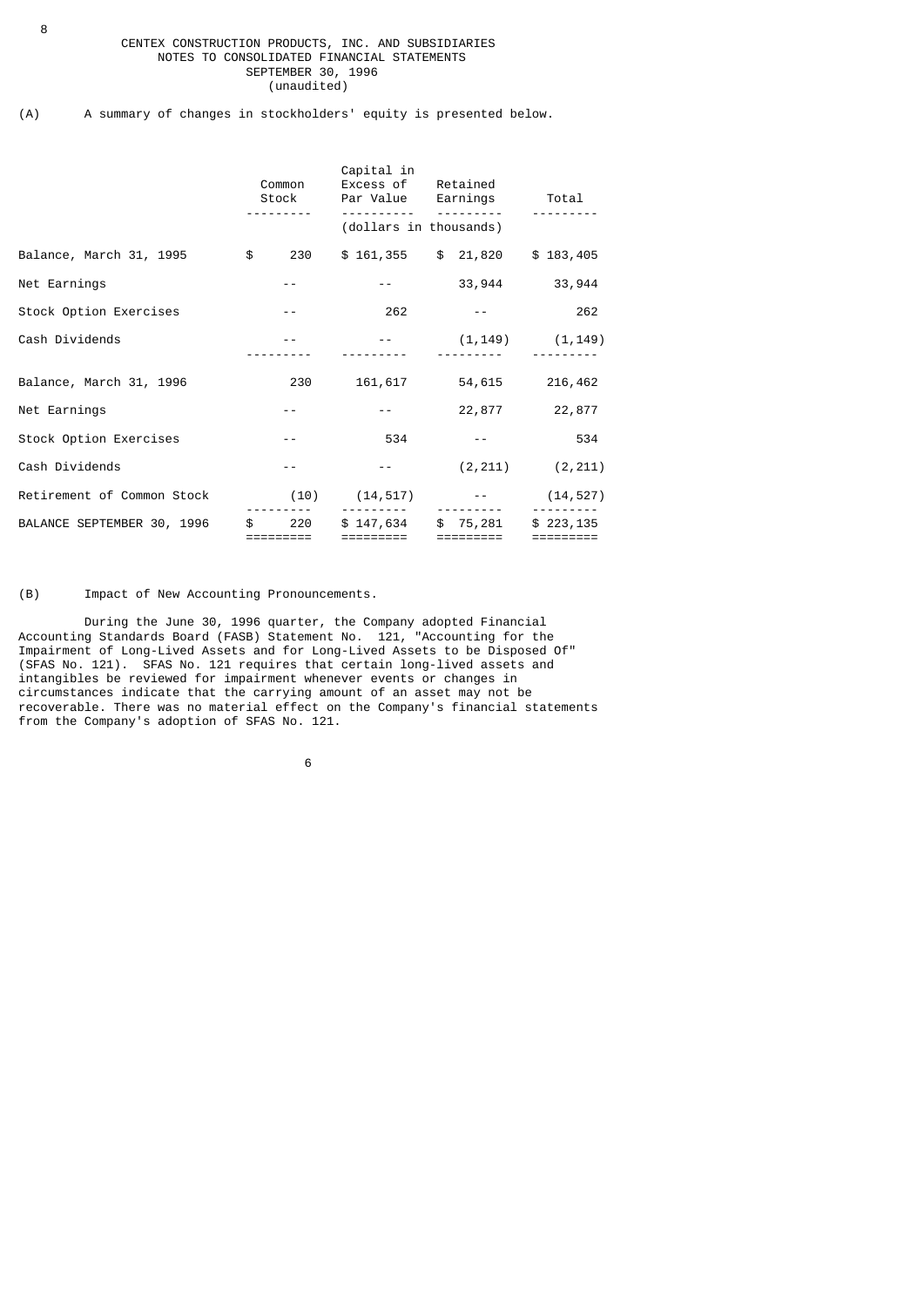### ITEM 2. MANAGEMENT'S DISCUSSION AND ANALYSIS OF RESULTS OF OPERATIONS AND FINANCIAL CONDITION

# RESULTS OF OPERATIONS

 Centex Construction Product's revenues for the second quarter of fiscal 1997 totaled \$65,538,000, compared to revenues of \$66,483,000 for the same quarter last year. CXP's net earnings for the quarter ended September 30, 1996 were a record \$13,014,000, a 24% increase from \$10,500,000 for the same quarter last year. Earnings per share for this year's quarter were \$0.59 versus \$0.46 for the same quarter in fiscal 1996. The quarter's record net earnings resulted primarily from price increases in all of CXP's business segments. For the six months ended September 30, 1996 CXP's revenues were \$126,596,000, up 4% from \$121,587,000 for the same period last year. Net earnings for the current six months were a record \$22,877,000, compared to \$18,330,000 for the same period last year. Earnings per share for the six months this year were \$1.03, an increase of 28% from \$0.80 per share for the same period last year. For both the quarter and the six months, earnings per share increased a higher percentage than net earnings due to fewer average shares outstanding in the current periods. Strong construction activity continues to impact demand and pricing for cement and gypsum wallboard. CXP's regional markets are currently experiencing economic growth above the national average.

 The following table compares sales volumes, average unit sales prices and unit operating margins for the Company's operations:

|                         | Cement<br>(Ton) |         | Wallboard<br>(MSF) |         | Concrete<br>(Cubic Yard) |         | Aggregates<br>(Ton) |        |
|-------------------------|-----------------|---------|--------------------|---------|--------------------------|---------|---------------------|--------|
| Quarter Ended Sept.30,  | 1996            | 1995    | 1996               | 1995    | 1996                     | 1995    | 1996                | 1995   |
| Sales Volume (M)        | 619             | 668     | 173                | 164     | 159                      | 164     | 607                 | 1,025  |
| Average Net Sales Price | \$64,48         | \$61.24 | \$95.84            | \$87.40 | \$47.23                  | \$46.27 | \$4.18              | \$4.12 |
| Operating Margin        | \$22.86         | \$18.33 | \$26.83            | \$13.30 | \$7.14                   | \$8.94  | \$0.47              | \$0.61 |

|                            |         | Cement<br>(Ton) |         | Wallboard<br>(MSF) |         | Concrete<br>(Cubic Yard) |        | Aggregates<br>(Ton |
|----------------------------|---------|-----------------|---------|--------------------|---------|--------------------------|--------|--------------------|
| Six Months Ended Sept. 30, | 1996    | 1995            | 1996    | 1995               | 1996    | 1995                     | 1996   | 1995               |
| Sales Volume (M)           | 1,202   | 1,188           | 346     | 322                | 336     | 304                      | 1,074  | 1,817              |
| Average Net Sales Price    | \$63.74 | \$60.61         | \$91.61 | \$89.95            | \$46.59 | \$45.71                  | \$4.21 | \$4.06             |
| Operating Margin           | \$20.14 | \$16.93         | \$23.35 | \$17.25            | \$7.41  | \$7.78                   | \$0.63 | \$0.44             |

 Cement revenues for the current quarter were \$39,939,000, down 2% from \$40,884,000 for the same quarter in the prior year. Operating earnings were \$14,159,000, a 16% increase from \$12,238,000 for the same quarter last year. Higher operating margins resulting from increased sales prices in all of the Company's markets along with a 3% decrease in production costs, partially offset by the impact from a 7% decline in sales volume, generated the quarterly net earnings gain. Sales volume of 619,000 tons for the current quarter was down 49,000 tons from prior year's quarter due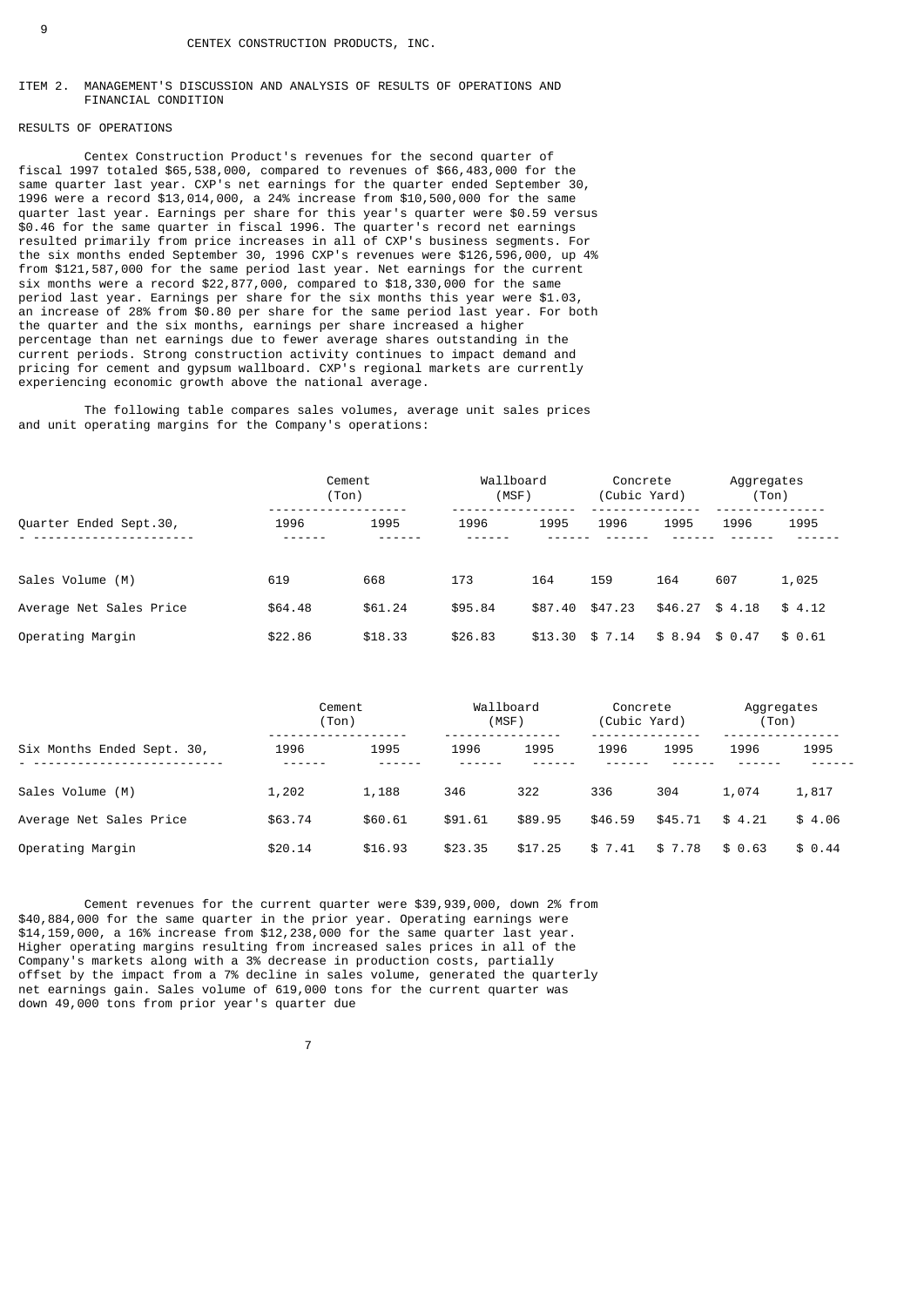to a shifting of sales volume into last year's second quarter from last year's first quarter due to inclement weather in the west coast and Rocky Mountain markets. All facilities again operated at capacity and ended the quarter with historically low inventories of clinker and cement. For the six month period cement revenues were \$76,616,000, a 6% increase over \$71,999,000 for the same period last year. Operating earnings from cement were \$24,212,000 for the six months, a 20% increase from \$20,116,000 for the same period in the prior year. Cement operating earnings increased due to slightly higher sales volume and increased sales prices in all of CXP's markets.

10

 Revenues from gypsum wallboard were \$16,614,000 for the quarter this year, a 16% increase from revenues of \$14,331,000 for the same quarter in the prior fiscal year. Operating earnings for the quarter were \$4,651,000, a 113% increase from \$2,181,000 for the same period last year. Increased sales volume and improved margins resulted in the net gain for the quarter. Higher operating efficiencies at the Bernalillo plant allowed increased sales volume. Average sales prices for the current quarter of \$95.84 per MSF exceeded prior year<sup>1</sup> second quarter sales prices by 10%. A second price increase late in this fiscal year's quarter resulted in average net pricing of approximately \$100.00 per MSF at quarter end. Strong single-family housing construction coupled with increased commercial and reconstruction demand resulted in record industry consumption for the first nine months of 1996. The prospects for higher pricing is strong. Production cost declined from prior year's cost due to decreased paper cost in spite of higher operating costs at the Albuquerque plant. Gypsum wallboard had revenues of \$31,703,000 for the first six months of this fiscal year, 9% higher than the \$28,964,000 for the same period in fiscal 1996. Wallboard operating earnings for the six months were \$8,080,000, an improvement of 45% from the \$5,556,000 earnings for the same period last year. The net earnings gain over prior year resulted from increased sales volume and improved operating margins. Operating margins for the six months increased over prior year's comparable period due to higher sales prices along with a 6% decrease in production costs.

 Current quarter revenues from concrete/aggregates totaled \$10,027,000, a 15% decrease from \$11,839,000 for the prior year's quarter. Operating earnings from concrete/aggregates were \$1,419,000 for the quarter this year, a 32% decline from \$2,102,000 for the same quarter a year ago. Concrete earnings decreased 23% from prior year's quarter due to reduced sales volume and increased production costs being partially offset by higher sales prices. Aggregates earnings for the quarter decreased 55% from prior year's quarter due to increased cost of sales and lower sales volume. Aggregates sales volume declined 418,000 tons due to the timing of the sale of highway construction aggregate's in the Texas and northern California markets and the sale of CXP's north Texas sand and gravel operation in last fiscal year's third quarter. For the six months, concrete/aggregates revenues were \$20,166,000 this year, compared to \$21,295,000 for the same period last year. Operating earnings were \$3,169,000 for the six months this year versus \$3,173,000 for the same period last year. Concrete margins declined due to higher sales prices being offset by increased materials and production costs. Aggregates margins increased due to higher net sales prices and lower production costs. Aggregates sales volume of 1,074,000 tons for the first six months of this fiscal year was 41% below the prior year's six month total of 1,817,000 tons due to decreased highway construction aggregates sales in both the Austin, Texas and northern California markets and the sale of the north Texas sand and gravel operation in last fiscal year's third quarter.

 Other income of \$229,000 for the quarter decreased \$348,000 from prior year's quarter. Other income includes clinker sales, non-inventoried aggregates sales, trucking income, asset sales and other miscellaneous items.

en andere andere andere andere andere andere andere andere andere andere andere andere andere andere andere an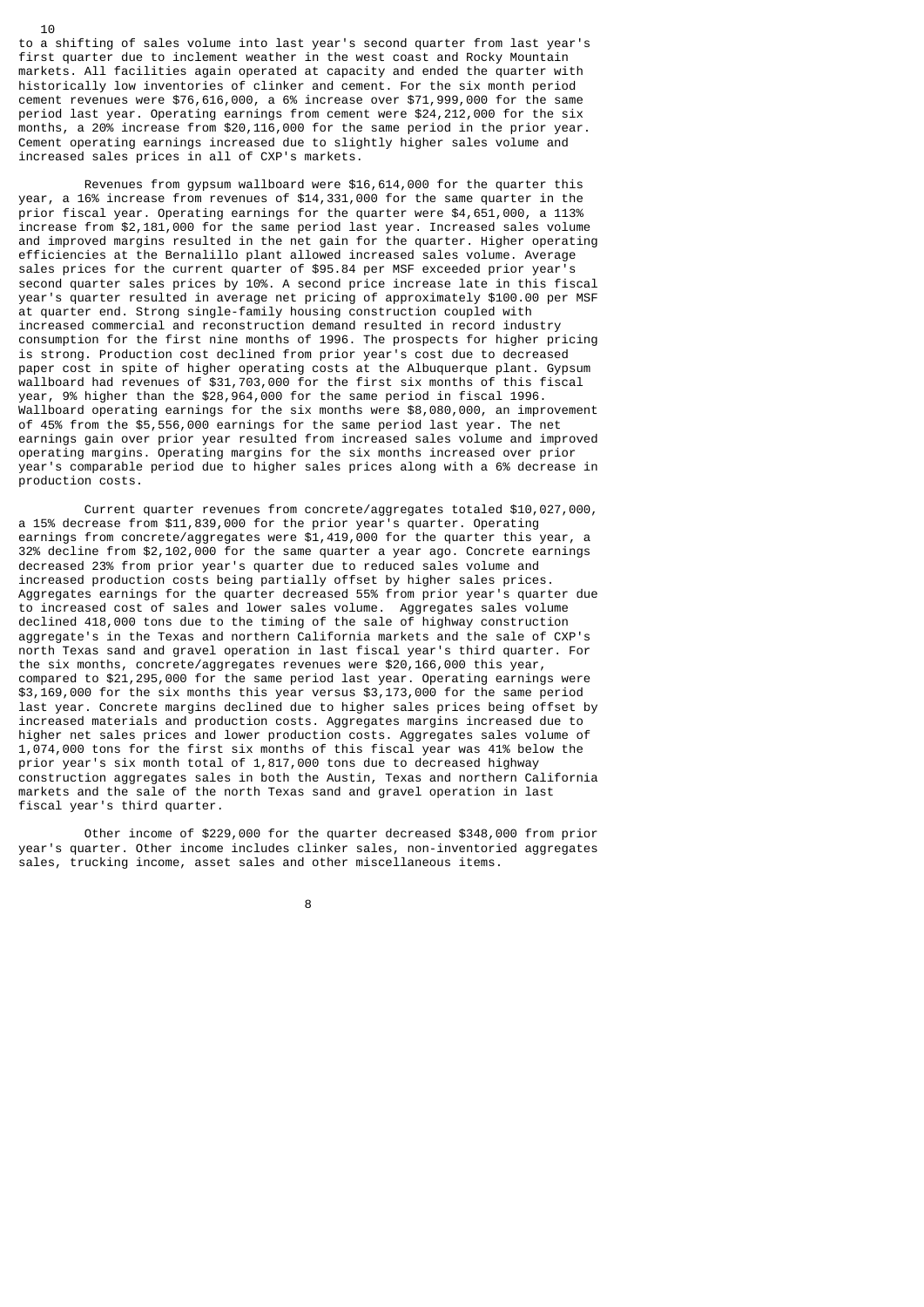#### STOCK REPURCHASE PROGRAM

million at March 31, 1996.

11

 The Company's Board of Directors has approved the repurchase of up to two million shares of the Company's common stock. The Company repurchased on the open market and from Centex Corporation a total of 40,196 shares in fiscal year 1995, but none in fiscal year 1996. During the six months ending September 30, 1996, CXP repurchased 1,008,100 shares of its common shares from the public. The share repurchases increased Centex Corporation's ownership interest from 49% to 51.1% at September 30, 1996.

balance at September 30, 1996 was \$35.6 million, up \$14.8 million from \$20.8

### FINANCIAL CONDITION

 The Company has a \$35 million unsecured revolving credit facility expiring on March 31, 2001 to finance its working capital and capital expenditures requirements. Based on its financial condition and a relatively debt free balance sheet at September 30, 1996, CXP believes that its internally generated cash flow coupled with funds available under the credit facility will enable CXP to provide adequately for its current operations and future growth.

 Working capital at September 30, 1996 was \$55.9 million, up \$10.0 million from March 31, 1996. Stock repurchases during the six months ended September 30, 1996 amounted to \$14.5 million. Capital spending of \$2.3 million for the first six months of fiscal 1997 was down from the prior year's first six months due to last year's recommissioning of the second kiln at the Laramie plant.

#### OUTLOOK

 The Company's positive financial results during the first six months of fiscal 1997 reflect continued strength in demand and pricing for its Cement and Gypsum Wallboard products. Assuming no significant change in overall economic climate, Cement and Gypsum Wallboard demand should remain robust during the remainder of fiscal 1997. As a result, the Company should post its third consecutive record financial performance. At September 30, 1996 the Company was relatively debt free and well positioned to take advantage of potential growth opportunities.

# FORWARD-LOOKING STATEMENTS

 From time to time, the Company may publish forward-looking statements relating to such matters as anticipated financial performance, business prospects, technological developments, new products and similar matters. The Private Securities Litigation Reform Act of 1995 provides a safe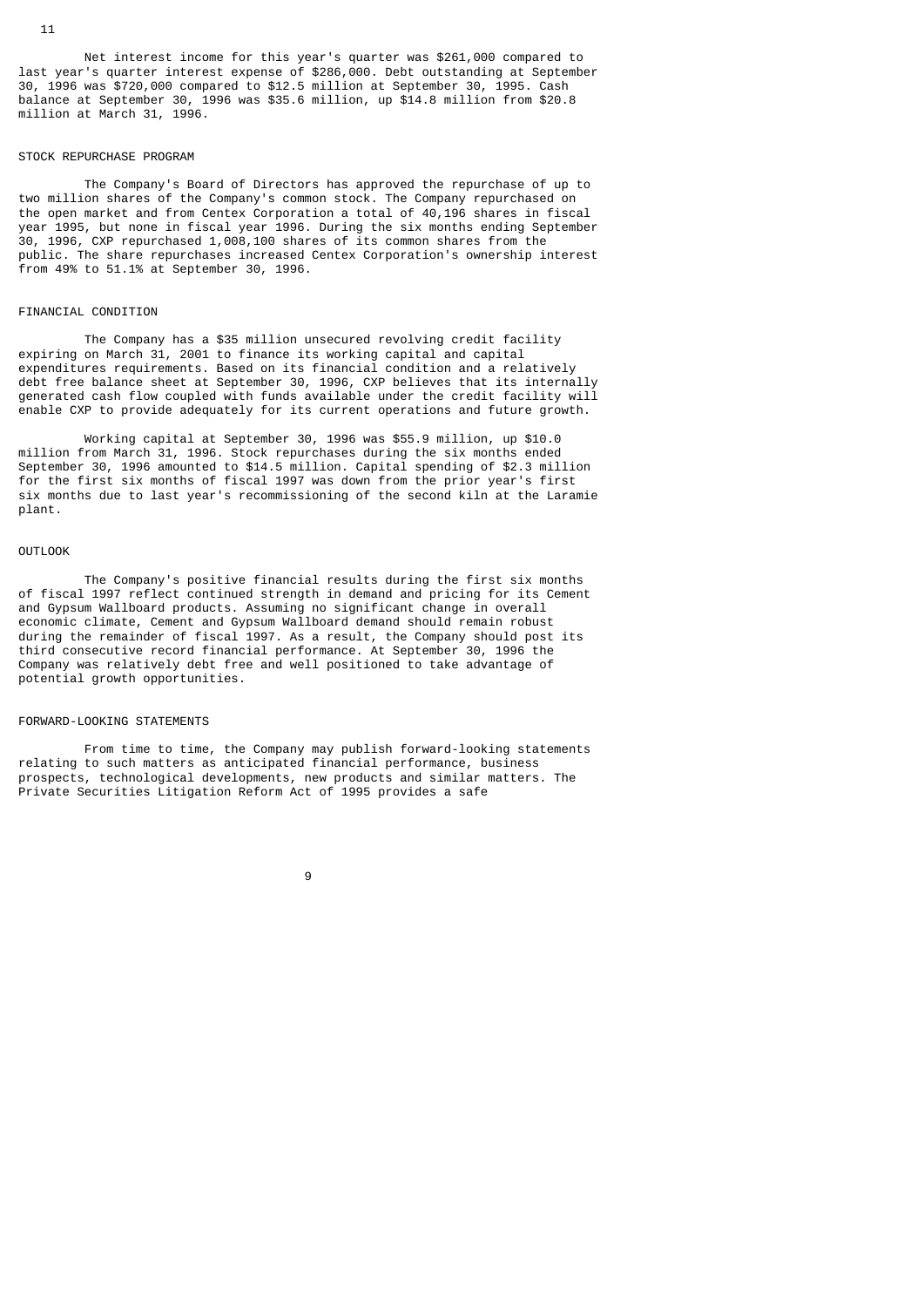harbor for forward-looking statements. In order to comply with the terms of the safe harbor, the Company notes that a variety of factors could cause the Company's actual results and experience to differ materially from the anticipated results or other expectations expressed in the Company's forward-looking statements. The risks and uncertainties that may affect the operations, performance, development and results of the Company's business include the following: general economic conditions, interest rates, decline in or growth of the home building and other construction industries, public infrastructure expenditures, competition, and the availability of raw materials. These and other factors are described in the Annual Report on Form 10-K for Centex Construction Products, Inc. for the fiscal year ended March 31, 1996. The report is filed with the Securities and Exchange Commission.

10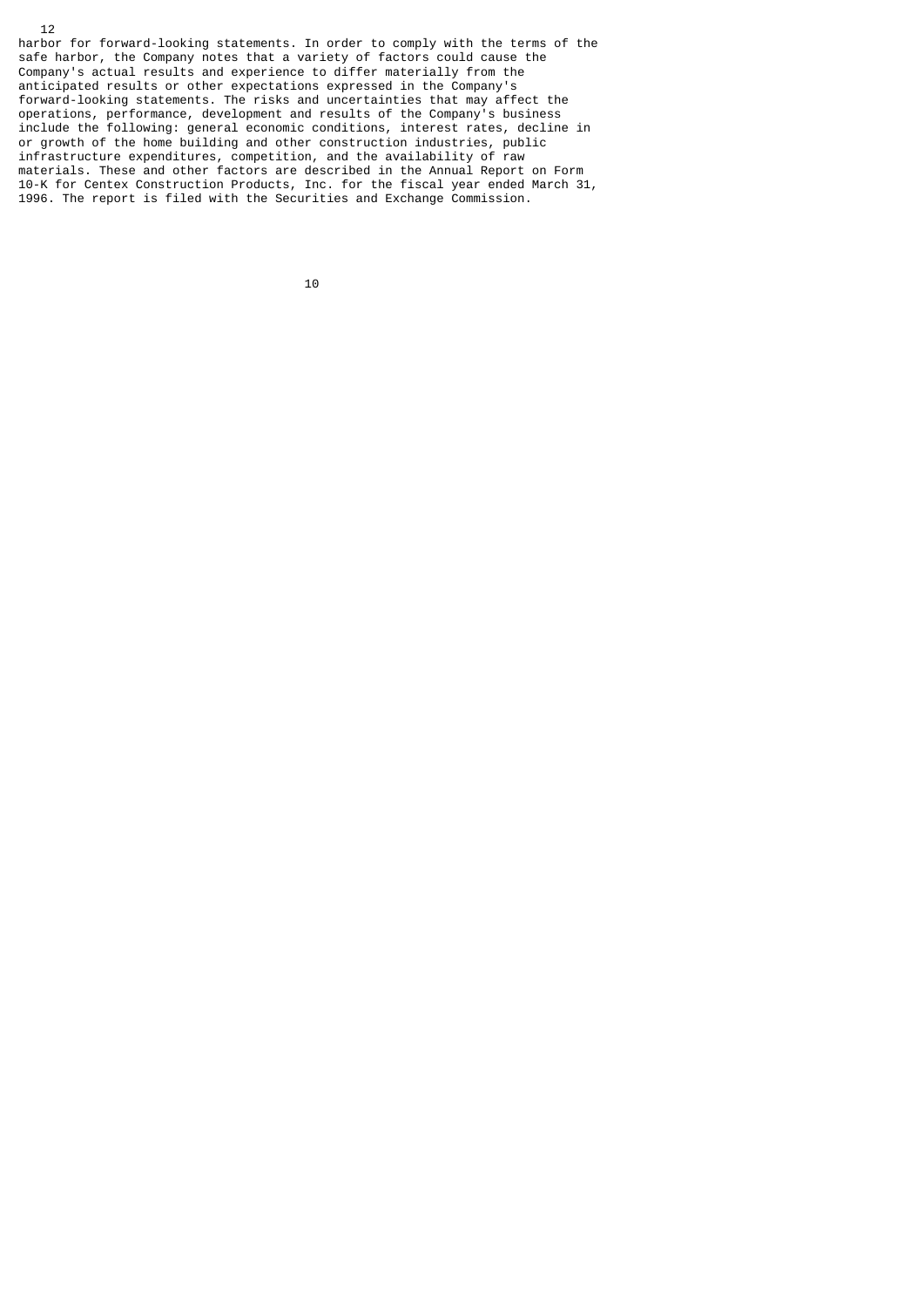#### PART II. OTHER INFORMATION

## ITEM 1. LEGAL PROCEEDINGS

 The Company's Western Aggregates, Inc. subsidiary ("WAI") has received notices of possible claims against WAI in a title dispute relating to WAI's leasehold interest under a 99-year mineral lease on the aggregates in 10,000 acres of property north of Sacramento, California commonly known as the Yuba Goldfields. WAI is currently negotiating with the State Lands Commission of the State of California to resolve title problems in the Yuba Goldfields involving the historic and current riverbeds of the Yuba River. Additionally, the Company has received preliminary indications that the U.S. Bureau of Land Management and U.S. Army Corps of Engineers will assert claims to property interests affecting the aggregates in approximately 3,500 acres in the Yuba Goldfields. The United States has also indicated that it may have certain other property interests in an additional 1,300 acres in the Yuba Goldfields that may affect WAI's ability to mine aggregates from this property and WAI has requested further clarification from the United States regarding the effect of these other property interests. WAI has also been involved in negotiations with the United States in an attempt to negotiate a land exchange in an effort to resolve the federal claims to lands within the Yuba Goldfields.

 WAI notified its lessor, Yuba WestGold, Inc. ("Yuba"), and the lessor's successor-in-interest, Western Water Company ("Western Water"), of WAI's claims against both parties for title defects in the Yuba Goldfields. Yuba filed for protection under Chapter 11 of the United States Bankruptcy Code in September 1992, and subsequent to the April 1994 confirmation of Yuba's plan of reorganization, WAI received payments in cash from Yuba's bankruptcy estate amounting to approximately \$1.05 million in satisfaction of the claims filed by WAI in such bankruptcy proceeding. In April 1994, WAI completed a transaction with Western Water to settle WAI's claims that Western Water breached its obligations to cure the Yuba Goldfields title defects. As a part of the settlement, Western Water released WAI from its obligation under the mineral lease to pay annual production royalties to Western Water for the remainder of the lease term.

 At the time WAI entered into its mineral lease in 1987, WAI obtained a \$5.525 million policy of title insurance from Western Title Insurance Company to insure a significant majority of its leasehold estate in the Yuba Goldfields. WAI notified Western Title Insurance Company's successor, Fidelity National Title Insurance Company of California ("Fidelity"), of possible insured claims of the United States to lands within the Yuba Goldfields and made demands upon Fidelity to take action to cure the title claims of the United States that encumbered WAI's leasehold estate. Because WAI believes that Fidelity breached its obligation under the title policy and acted in bad faith, in October 1996, WAI filed a civil action against Fidelity in Superior Court in Orange County, California seeking compensatory and punitive damages. Although management cannot predict the outcome of this action, it intends to pursue its rights and remedies vigorously.

 In summary, although both the state and federal governments assert certain claims to portions of the Yuba Goldfields, the majority of the losses are covered by title insurance, and unless WAI's current mining plan changes, the portion of WAI's mineral lease which is not in dispute contains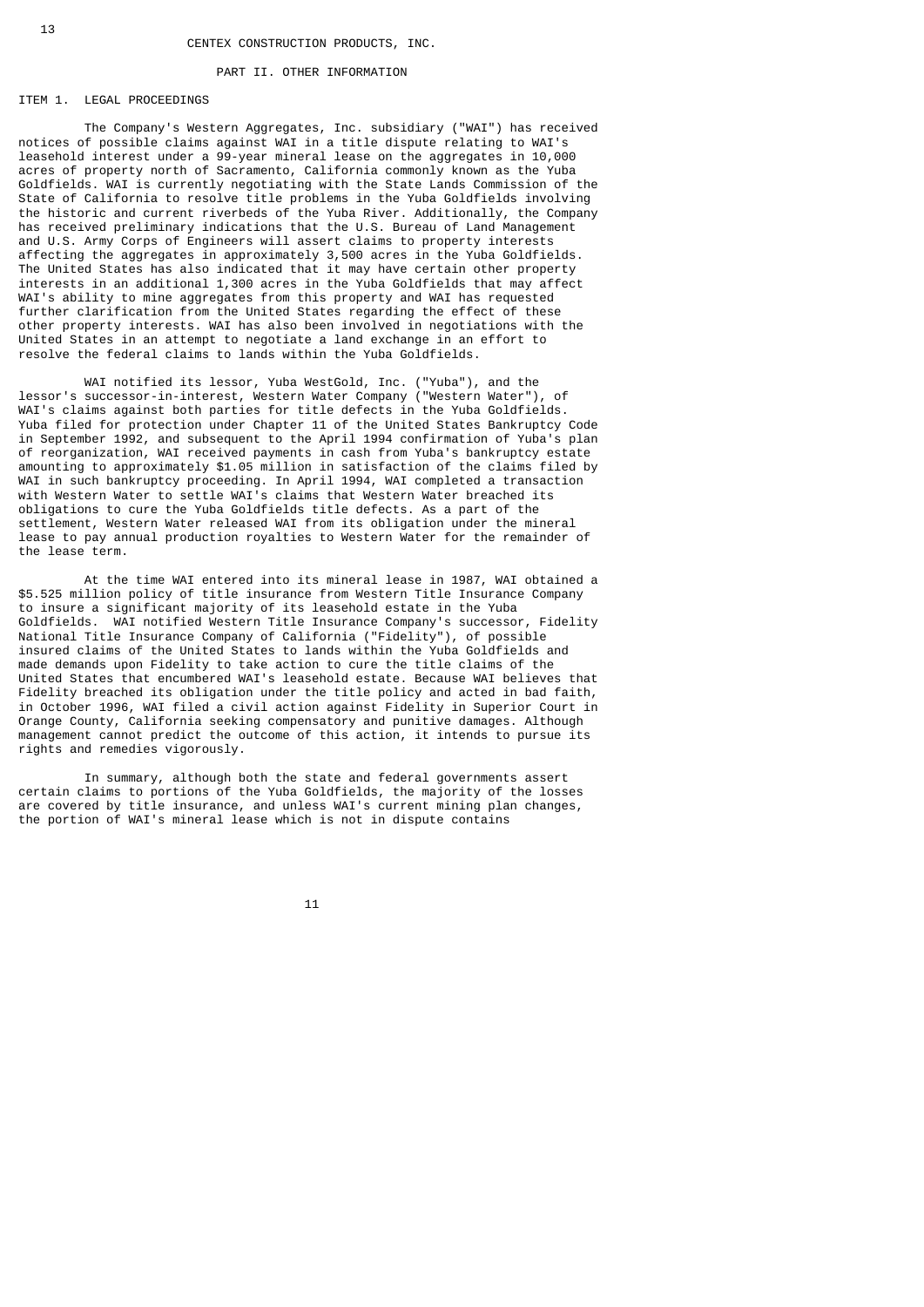14 sufficient estimated reserves to meet WAI's current mining requirements for aggregates for a period of more than 100 years.

ITEM 4. SUBMISSION OF MATTERS TO A VOTE OF SECURITY HOLDERS

 On July 18, 1996, CXP held its Annual Meeting of Stockholders. At the Annual Meeting, Robert L. Clarke, O. G. Dagnan, Laurence E. Hirsch, David W. Quinn, and Harold K. Work were elected as directors to serve until the next Annual Meeting of Stockholders. Voting results for these nominees are summarized as follows:

|                    | Number of Shares |          |  |
|--------------------|------------------|----------|--|
| Name               | For              | Withheld |  |
|                    |                  |          |  |
| Robert L. Clarke   | 20,878,958       | 11,518   |  |
| 0. G. Dagnan       | 20,878,958       | 11,518   |  |
| Laurence E. Hirsch | 20,878,958       | 11,518   |  |
| David W. Quinn     | 20,878,958       | 11,518   |  |
| Harold K. Work     | 20,878,958       | 11,518   |  |

ITEM 6. EXHIBITS AND REPORTS ON FORM 8-K

(a) Exhibits

27 - Financial Data Schedule

(b) Reports on Form 8-K

 The Registrant filed no reports on Form 8-K during the quarter ended September 30, 1996.

All other items required under Part II are omitted because they are not applicable.

12 and 12 and 12 and 12 and 12 and 12 and 12 and 12 and 12 and 12 and 12 and 12 and 12 and 12 and 12 and 12 an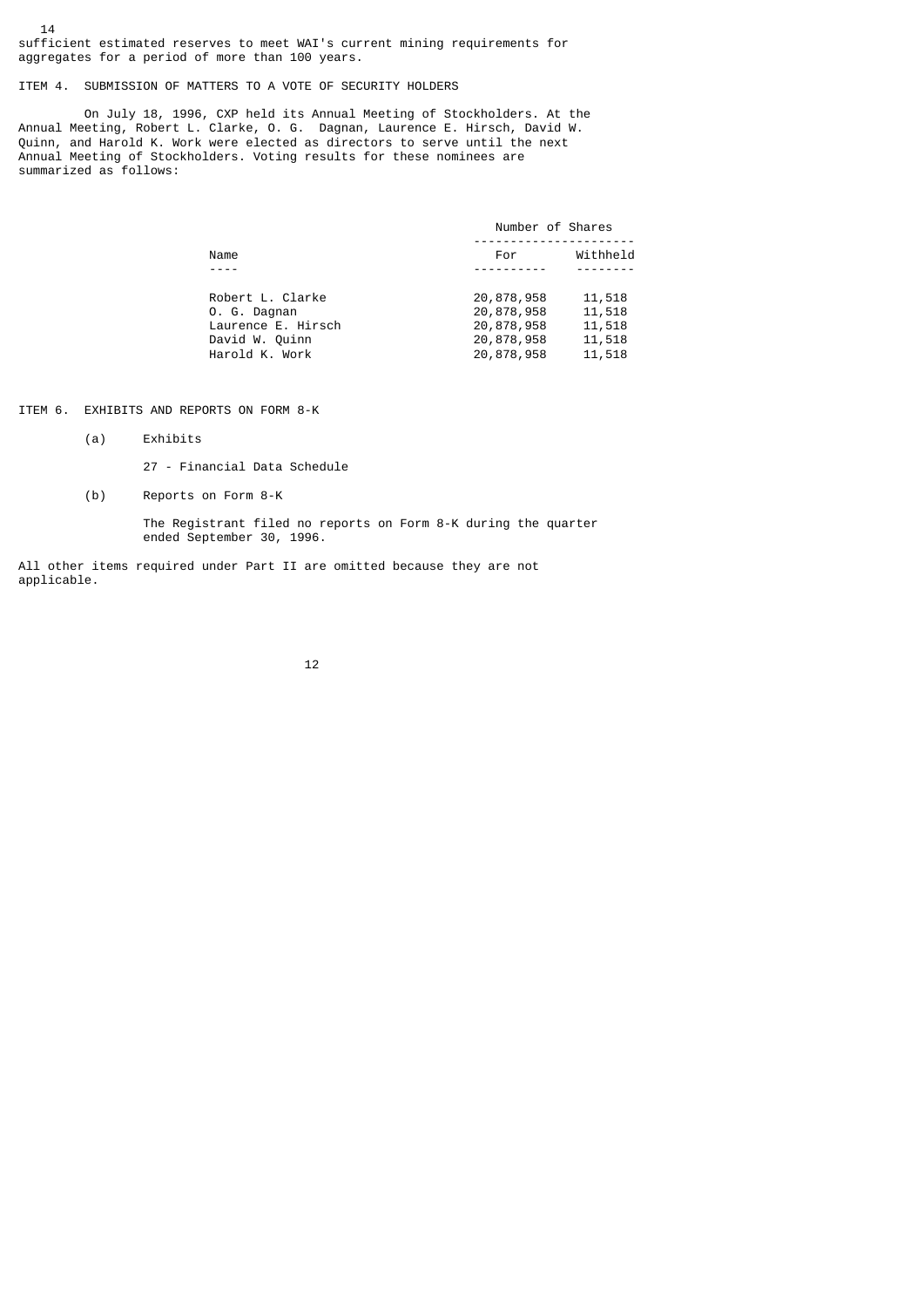# SIGNATURES

 Pursuant to the requirements of the Securities Exchange Act of 1934, the registrant has duly caused this report to be signed on its behalf by the undersigned thereunto duly authorized.

> CENTEX CONSTRUCTION PRODUCTS, INC. ---------------------------------- Registrant

November 12, 1996 /s/ 0.G. DAGNAN

 ---------------------------------------- O. G. Dagnan President and Chief Executive Officer (principal executive officer)

November 12, 1996 /s/ ARTHUR R. ZUNKER, JR. ---------------------------------------- Arthur R. Zunker, Jr. Senior Vice President-Finance and Treasurer (principal financial and chief accounting officer)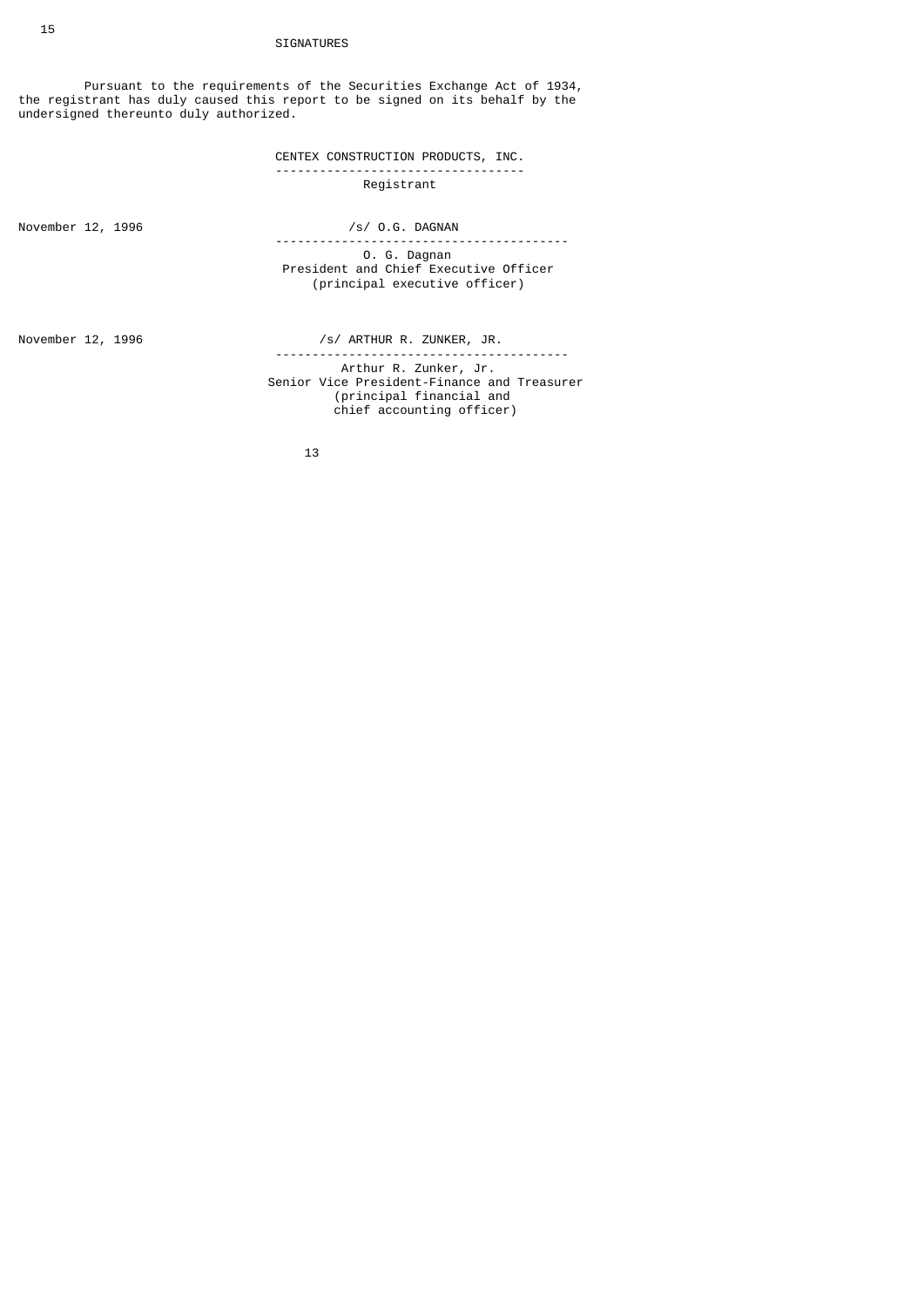Exhibit Number Description - -------- ----------- 27 Financial Data Schedule